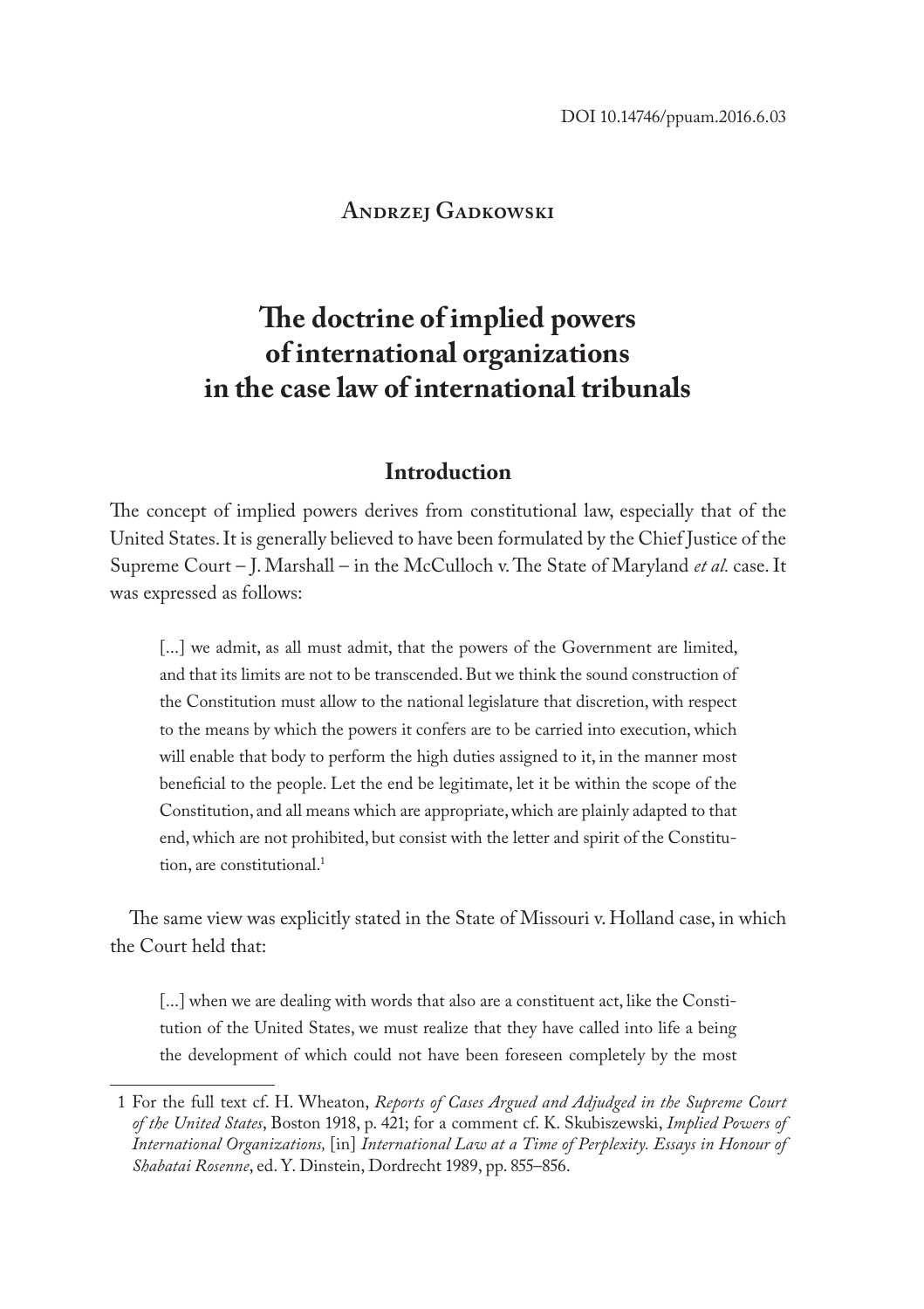#### 46 | Adam Mickiewicz University Law Review

gifted of its begetters [...] the case before must be considered in the light of our whole experience and not merely in that of what was said a hundred years ago.<sup>2</sup>

If the doctrine of implied powers exists in the law of international organizations today, it could not have been transposed unaltered. Clearly, there is not an obvious analogy between a federal state and an international organization. As noted by K. Skubiszewski, "there is room for some analogy with constitutional law because there exist certain structural similarities between national constitutions and the constitutions of international organizations."3 In its current form, the doctrine of implied powers was developed through the literature of international law as well as through international practice, particularly the case law of international tribunals.

The literature usually emphasizes that the theory of implied powers serves as a rule of interpretation of the constituent instruments of international organizations. In practice, however, it may sometimes be found in the specific provisions of these instruments. Article 29 of the United Nations Charter provides a good example. In accordance with the provisions of this article and in relation to the provisions of Chapter VII of the UN Charter, the Security Council created the International Criminal Tribunal for the former Yugoslavia. The implied powers of an international organization are, without a doubt, closely connected with the express powers of this organization and serve to supplement them. This is a view frequently presented in the literature and was perhaps most convincingly expressed by K. Skubiszewski in the following sentence:

[...] in international organizations the doctrine of implied powers means that the organization is deemed to have certain powers which are additional to those expressly stipulated in the constituent document. These additional powers are necessary or essential for the fulfilment of the tasks or purposes of the organization, or for the performance of its functions, or for the exercise of the powers explicitly granted.<sup>4</sup>

This connection between express and implied powers was strongly emphasized by Judge G.H. Hackworth in the 1949 *Reparation for injuries* case, in which he held that "powers not expressed cannot freely be implied. Implied powers flow from a grant of expressed powers, and are limited to those that are 'necessary' to the exercise of powers expressly granted. No necessity for the exercise of the powers here in question has been shown to exist."5

<sup>2</sup> Missouri v. Holland, United States Game Warden, 252 US 416 (1920), p. 433.

<sup>3</sup> K. Skubiszewski, *op. cit*., p. 855.

<sup>4</sup> *Ibidem*, p. 856.

<sup>5</sup> Dissenting Opinion by Judge G.H. Hackworth, *Reparation for injuries suffered in the service of the United Nations*, Advisory Opinion: ICJ Reports 1949, p. 198.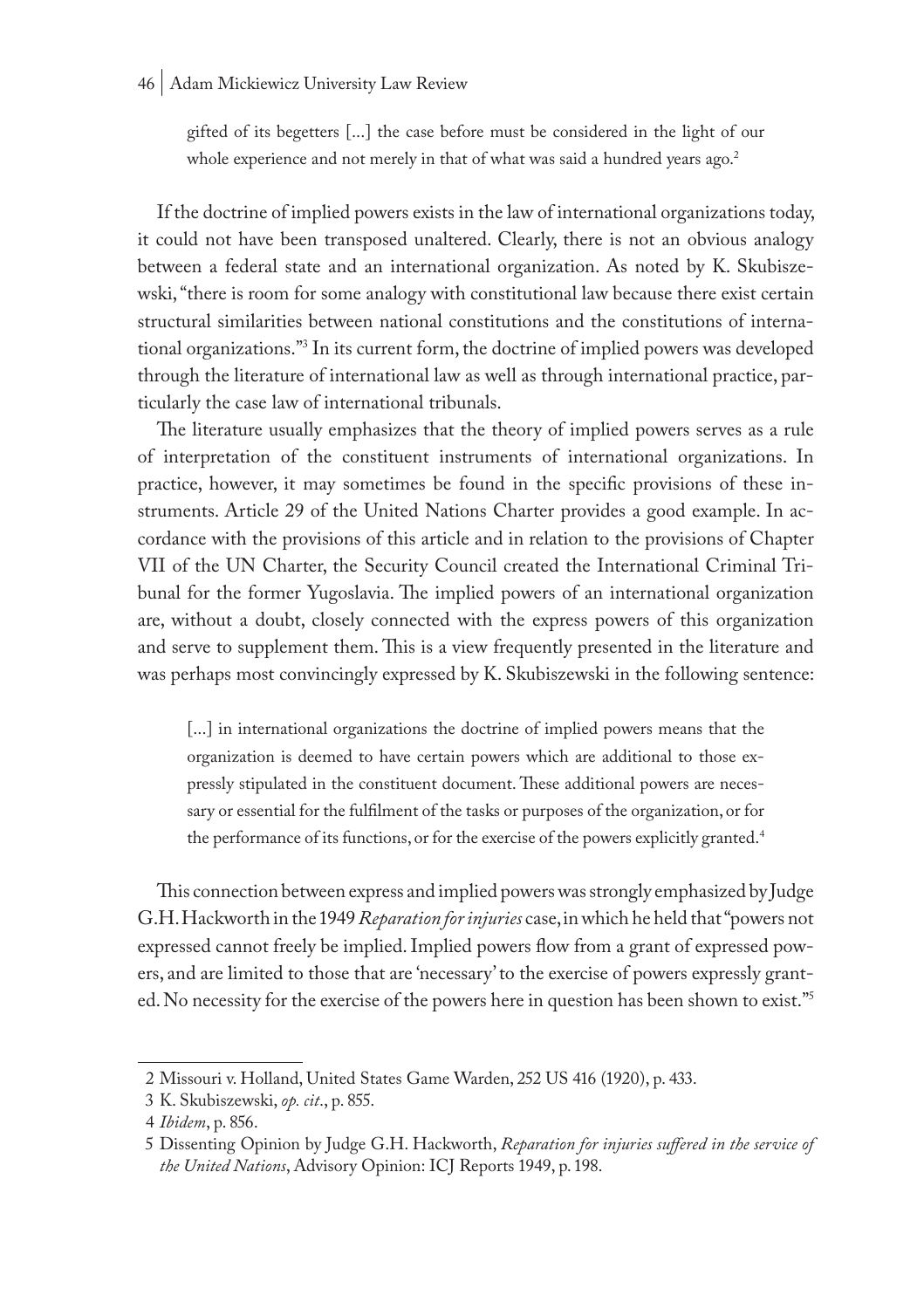When defining the essence of the implied powers of international organizations, we must not forget that these powers can always be traced back to the constituent instruments of these organizations. Thus, we can say that implied powers are not contrary to the principle of attributed powers of international organizations and, in fact, supplement attributed powers. However, in contrast to the principle of speciality, which is of fundamental importance for the doctrine of attributed powers, the doctrine of implied powers should be considered rather in the context of the principle of effectiveness. We can therefore advance the thesis that the concept of implied powers of international organizations originated from the principle of effectiveness which, for the attainment of the statutory purposes of an organization and proper fulfilment of its functions, requires the use of implied powers as subsidiary to express powers.<sup>6</sup> The principle of effectiveness attained a special status in the law of some international organizations, particularly the EU, where it is considered one of the fundamental principles of law – the so-called principle of *effet utile*.

Authors concerned with the implied powers of international organizations not only point to the connection between these powers and attributed powers, but also emphasize the differences between the implied powers and customary powers of international organizations. Indeed, we should remember that if implied powers ultimately derive from a constituent instrument and complement attributed powers, then *the basis for customary powers postdates the constitution*. 7 This means that, in the course of the practice of an organization, its member States may agree to create new powers for it. These powers are not provided for in the constituent instrument and, as far as the purposes and functions of the organization are concerned, do not flow from its attributed powers. K. Skubiszewski stresses that one cannot, within certain limits, deny the possibility of creating a new power of an international organization by usage.<sup>8</sup> In practice, some powers of international organizations are easier to justify as implied rather than customary. This relates primarily to the essence and nature of a custom in international law. Authors who discuss this issue usually give as an example the creation of peacekeeping forces by the UN General Assembly in 1956. The establishment of these forces was not universally accepted because some States (e.g., France or the Soviet Union as permanent members of the Security Council) expressly rejected that the General Assembly was in possession of the necessary powers. In this case, accepting the powers of the General Assembly as customary was not possible.9

<sup>6</sup> For more on the principle of efficiency, cf. for example: H. Lauterpacht, *The Development of International Law by the International Court*, Cambridge 1996, p. 168 *et seq*.

<sup>7</sup> H.G. Schermers, N.M. Blokker, *International Institutional Law* (5th rev. edition), Leiden 2011, p. 181, § 232.

<sup>8</sup> K. Skubiszewski, *op. cit*., p. 857.

<sup>9</sup> H.G. Schermers, N.M. Blokker, *op. cit*., p. 182, § 233.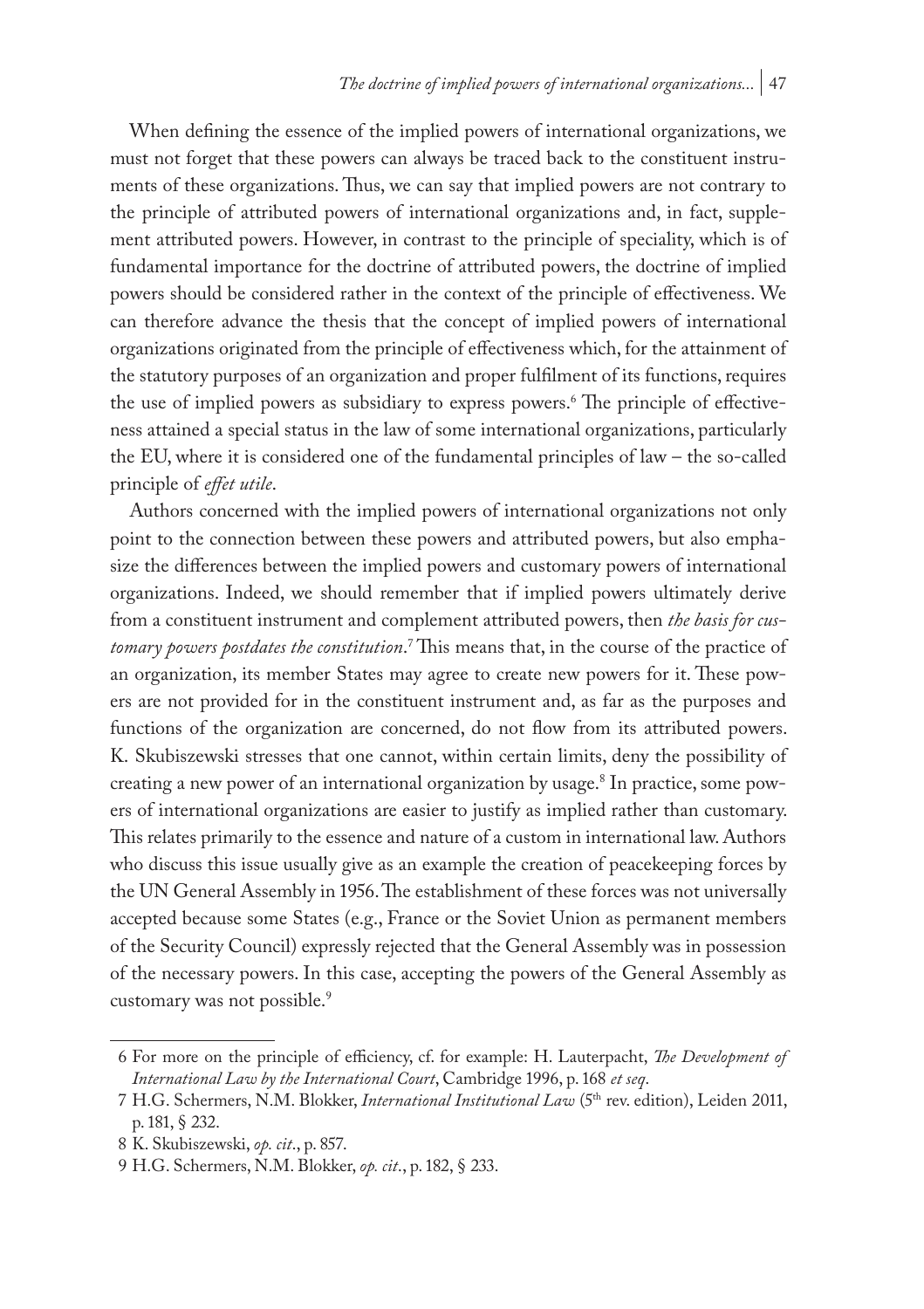Since the implied powers of an international organization, in contrast to its express powers, are not expressly provided for in the constituent instrument of the organization, their exercise in practice raises serious questions. These questions concern, for example, the basis for the implication of powers and the limitation of the implication of such powers by international organizations. The answers to some of these questions can be found in the extensive case law of international courts. Indeed, the case law of international courts forms the theoretical basis for the doctrine of implied powers.

# **The doctrine of implied powers of international organizations in the case law of the Permanent Court of International Justice**

According to a view frequently expressed in the literature, the initial legal and theoretical foundations of the implied powers of international organizations were laid by the International Court of Justice (ICJ) in the aforementioned 1949 *Reparation for injuries* advisory opinion. However, we must not forget that some aspects of implied powers had been highlighted earlier, by the Permanent Court of International Justice. A direct reference to one of these decisions was made by the ICJ in the 1949 *Reparation for injuries* advisory opinion or, more precisely, in a highly significant passage of this opinion which justifies the implied powers of the United Nations. The Court held that:

[...] under international law, the Organization must be deemed to have those powers which, though not expressly provided in the Charter, are conferred upon it by necessary implication, as being essential to the performance of its duties. This principle was applied by the Permanent Court of International Justice to the International Labour Organization in its Advisory Opinion No 13 of July 23<sup>rd</sup> 1926 [...] and must be applied to the United Nations.10

The ICJ based this statement on the following view of the PCIJ:

[...] it results from the consideration of the provisions of the Treaty that the High Contracting Parties clearly intended to give the International Labour Organization a very broad power of co-operating with them in respect of measures to be taken in order to assure humane conditions of labour and the protection of workers. It is not conceivable that they intended to prevent the Organization from drawing up and proposing measures essential to the accomplishment of that end.<sup>11</sup>

<sup>10</sup> G.H. Hackworth*, op. cit*., pp. 182–183.

<sup>11</sup> *Competence of the ILO to Regulate Incidentally the Personal Work of the Employer*, PCIJ Publications 1926, Series B, no. 13, p. 18.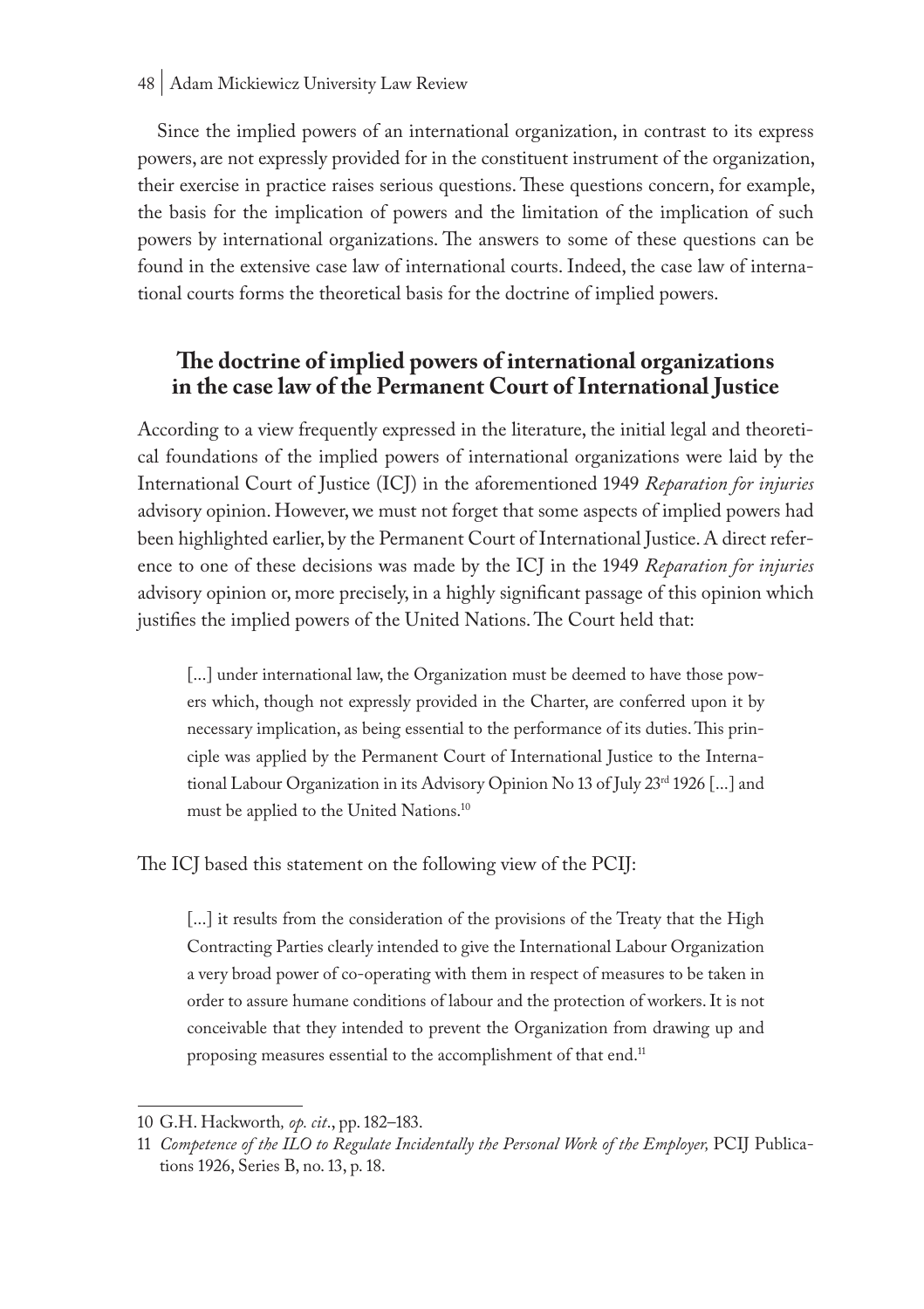According to J. Makarczyk, this passage of the PCIJ opinion represents the first time a "functional interpretation of the organizations' competence" was adopted – an interpretation that provides a significant justification of the concept of implied powers.<sup>12</sup> Some authors express reservations over the ICJ's view, which invokes the 1926 PCIJ advisory opinion. According to them, in this advisory opinion, no powers were found to arise out of the *necessary implication* alone.13 Even if the 1926 PCIJ advisory opinion does not reflect the functional implication of international organizations' competences in the same way as was later demonstrated by the ICJ and the Court of Justice of the European Union (CJEU), the Court's interpretation doubtless referred to the need to enable the ILO to fulfil its statutory competences. The Court acknowledged that the ILO had very broad powers in respect of measures to be taken to guarantee labour conditions and the protection of workers.14

Such reservations, however, were not expressed in relation to another advisory opinion of the PCIJ, namely the 1927 *Danube* advisory opinion. Since the Court concluded that the Danube Commission could only work on the basis of "function bestowed upon it", it seems that this construct stands in opposition to the concept of implied powers. Yet in that same opinion, the Court also emphasized that the Commission "has power to exercise its functions to their full extent."15 Following V. Engström, this statement supports the thesis that the powers of an organization should be interpreted in such a way as to ensure "the fullest effect [of its acts – A.G.] also known as the principle of *effet utile*."16 The principle of *effet utile* was even more explicitly formulated by the Court in another advisory opinion, namely the 1928 PCIJ *Greco-Turkish Agreement* advisory opinion. In this opinion, the Court held that the Greco-Turkish Mixed Commission, established under the agreement of 1 December 1926, may perform judicial functions and possesses the express power to "take the measures necessitated by the execution of the Convention and to decide all questions to which it

<sup>12</sup> J. Makarczyk, *The International Court of Justice on the Implied Powers of International Organizations*, [in] *Essays in International Law in Honour of Judge Manfred Lachs*, ed. J. Makarczyk, The Hague 1984, p. 506.

<sup>13</sup> V. Engström, *Understanding Powers of International Organizations. A Study of the Doctrines of Attributed Powers, Implied Powers and Constitutionalism – with a Special Focus on the Human Rights Committee*, Turku 2009, p. 56; J. Klabbers, *An Introduction to International Institutional Law* (2nd edition), Cambridge, 2009, p. 69.

<sup>14</sup> R. Bernhardt, *Competences of ILO Concerning Personal Work of the Employer (Advisory Opinion)*, [in] *Encyclopedia of Public International Law. Decisions of International Courts and Tribunals and International Arbitrations*, vol. 2, Amsterdam 1981, p. 56.

<sup>15</sup> *Jurisdiction of the European Commission of the Danube between Galatz and Braila,* PCIJ Publications 1927, Series B, no. 14, pp. 65–66.

<sup>16</sup> V. Engström, *op. cit.*, p. 48.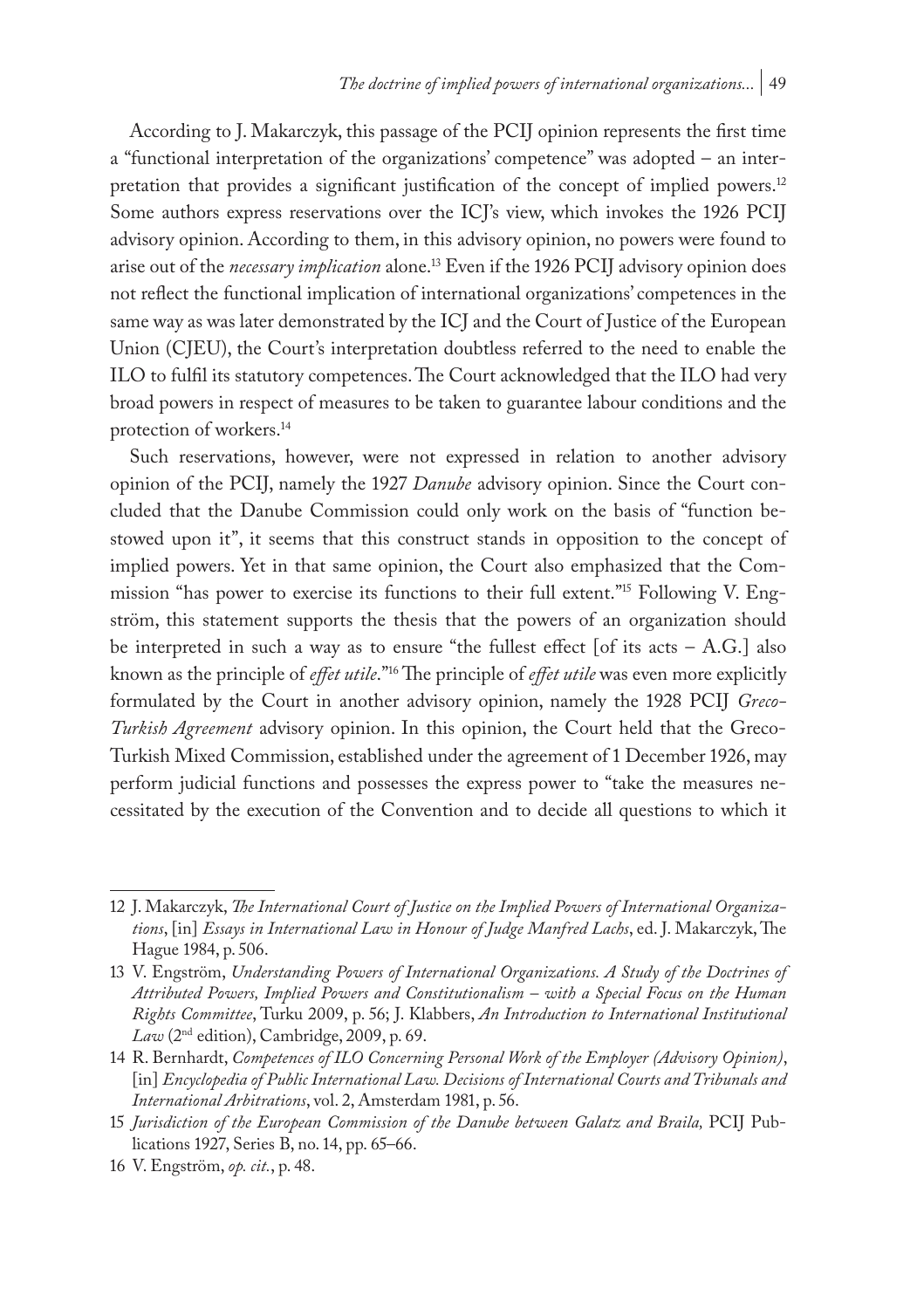may give rise."17 The Court further referred to "the spirit of the Convention" and stated that: *"*any interpretation or measure capable of impeding the work of the Commission in this domain must be regarded as contrary to the spirit of the clauses providing for the creation of this body."18 The Court's position could be considered as the first time an international court recognized the implied powers of international organizations. Obviously, the Mixed Commission itself was not an international organization but a common Greco-Turkish mixed organ that was given the powers of an international judicial body. J. Makarczyk emphasizes in particular that for the first time the competence of States, such as deciding on the applicability of an arbitration procedure and nominating arbitrators, was replaced by the decision of an international judicial organ.<sup>19</sup>

The PCIJ advisory opinions presented above marked the beginning of the evolution of international case law as regards the concept of the implied powers of international organizations. In these opinions, the Court was concerned mainly with the attributed powers of international organizations. By emphasizing that international organizations exercise primarily the powers expressly provided for in their constituent instruments, the Court also indicated the possibility of interpreting these powers in the context of the statutory functions and purposes of these organizations. Even if we accept that the 1928 Greco-Turkish advisory opinion represented the first acknowledgement of the implied powers of international organizations, it was still only the beginning of the process leading to recognition of the special position of the doctrine of implied powers in international institutional law. Some authors even claim that the doctrine earned the status of a principle of international law.20 Still, the doctrine of implied powers may be considered a rule for the interpretation of the statutes of international organizations. It allows for a dynamic interpretation of the provisions of the constituent instruments of these organizations and as such refers to their purposes and functions. Similar doubts about accepting implied powers as a principle of international law are voiced by other authors. For instance, J. Klabbers argues that, if anything, it is a product of the doctrine, not a principle.21

<sup>17</sup> *Interpretation of the Greco-Turkish Agreement of 1 December 1926*, PCIJ Publications 1928, Series B, no. 16, p. 18.

<sup>18</sup> *Ibidem*.

<sup>19</sup> J. Makarczyk, *op. cit*., p. 506. This view seems too radical. It would be difficult to accept that, in this case, the powers of States are replaced by decisions of an international judicial organ. The essence of an arbitration procedure is that matters such as the nomination of arbitrators and the choice of a legal basis and procedure are decided on by the parties and not a judicial body.

<sup>20</sup> V. Engström, *op. cit*., p. 49.

<sup>21</sup> J. Klabbers, *The paradox of international institutional law*, "International Organizations Law Review" 2008, no. 1, p. 163.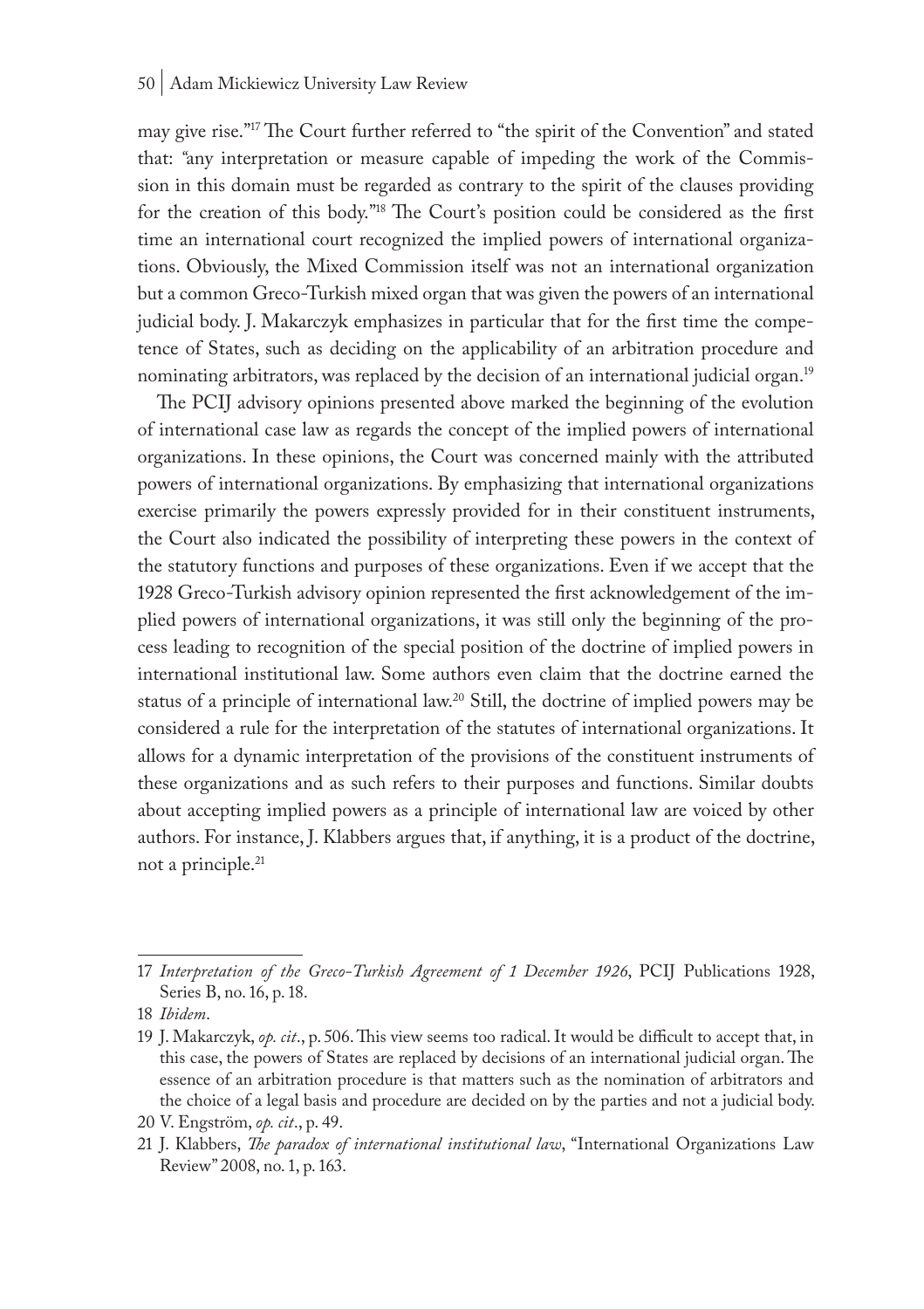# **The doctrine of implied powers of international organizations in the case law of the International Court of Justice**

A significant milestone in the evolution of the doctrine of implied powers was the case law of the International Court of Justice, and in particular the second advisory opinion in the history of this Court – *Reparation for injuries suffered in the service of the United Nations*. This advisory opinion is without any doubt of fundamental importance not only for the doctrine of implied powers, but also in a much wider context, for the UN legal personality or even the legal personality of international organizations in general. The significance of the ICJ in this process lies in the fact that the UN Charter lacks provisions which the Court could use to build up a theory of implied powers. Consequently, some authors are keen to observe that the United Nations' implied powers are exclusively the product of extensive teleological interpretation of the UN Charter.<sup>22</sup>

The UN General Assembly requested an advisory opinion, and the matter in question was related to Count Folke Bernadotte, a UN Mediator in Palestine, who died while on duty. The core question raised before the ICJ was whether the UN possessed the capacity to bring an international claim in respect of damage caused to the UN and to the victim, or to persons entitled through him, in a situation where no such competence had been explicitly attributed to the organization in the UN Charter. The General Assembly phrased the question as follows:

[...] in the event of an agent of the United Nations in the performance of his duties suffering injury in circumstances involving the responsibility of a State, has the United Nations as an Organization, the capacity to bring an international claim against the responsible de jure or de facto government with a view of obtaining the reparation due in respect of the damage caused (a) to the United Nations, (b) to the victim or to persons entitled through him?23

In response to this question, the Court stated that in the case of the absence of any express powers, such powers could be implied from the provisions of the UN Charter concerning the functions of the organization. To justify the existence of the implied powers of the United Nations, the Court made a statement which became the most frequently quoted part of this advisory opinion. The Court held that "under international law, the Organization must be deemed to have those powers which, though not expressly provided in the Charter, are conferred upon it by necessary implication, as being essen-

<sup>22</sup> M. Martin Martinez, *National sovereignty and international organizations*, The Hague 1996, p. 82.

<sup>23</sup> G.H. Hackworth, *op. cit*., p. 175.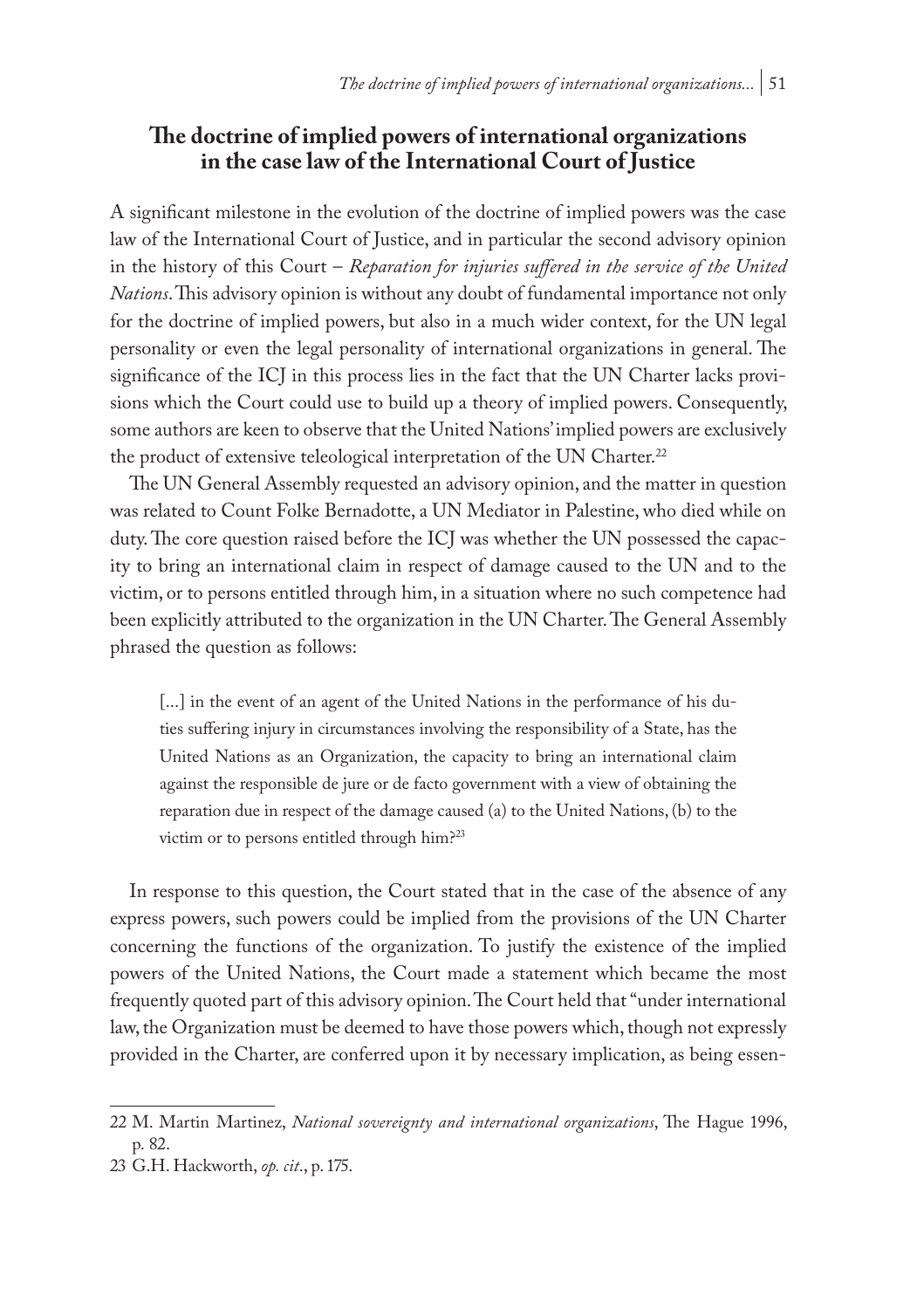tial to the performance of its duties."24 The Court deemed these powers indispensable for the organization both to ensure the efficient and independent realization of the UN missions and to provide effective support to its agents. The Court concluded that UN agents must be provided with effective protection by the organization when carrying out their functions. The ICJ's view on the matter is reflected by the following statement:

[...] upon examination of the character of the functions entrusted to the Organization and of the nature of the missions of its agents, it becomes clear that the capacity of the Organization to exercise a measure of functional protection of its agents arises by necessary intendment out of the Charter.<sup>25</sup>

The view expressed by the ICJ in response to the General Assembly's question was not unanimous – 11 to 4 judges in favour of the UN having the capacity to submit international claims. Judge G.H. Hackworth expressed a very interesting position in his dissenting opinion. He agreed with the conclusion that the UN should have the power to bring claims for damage caused to it as an organization. However, he believed that this view should have a different basis, i.e. it should be based on the express provisions of the UN Charter and the provisions of the 1946 Convention on the Privileges and Immunities of the UN. These are the provisions from which Judge G.H. Hackworth derived the implied powers of the organization. As regards the power to bring claims in respect of damage caused to the victim, however, Judge Hackworth held that no such implied power existed. He expressly stated that there existed no necessity to imply a power in order to maintain the independence and effectiveness of the United Nations and added that agents would be properly protected by customary principles.<sup>26</sup>

Judge G.H. Hackworth's view demonstrates a more restrictive approach to the UN Charter. It is illustrated by the most well-known and frequently quoted excerpts from his dissenting opinion:

[...] it is to be presumed that such powers as the Member States desired to confer upon it are stated either in the Charter or in complementary agreements concluded by them. Powers not expressed cannot freely be implied. Implied powers flow from a grant of expressed powers, and are limited to those that are 'necessary' to the exercise of powers expressly granted. No necessity for the exercise of the power here in question has been shown to exist.<sup>27</sup>

<sup>24</sup> *Ibidem*, p. 182.

<sup>25</sup> *Ibidem*, p. 184.

<sup>26</sup> G.H. Hackworth, *op. cit*., p. 196 *et seq*.

<sup>27</sup> *Ibidem*, p. 198.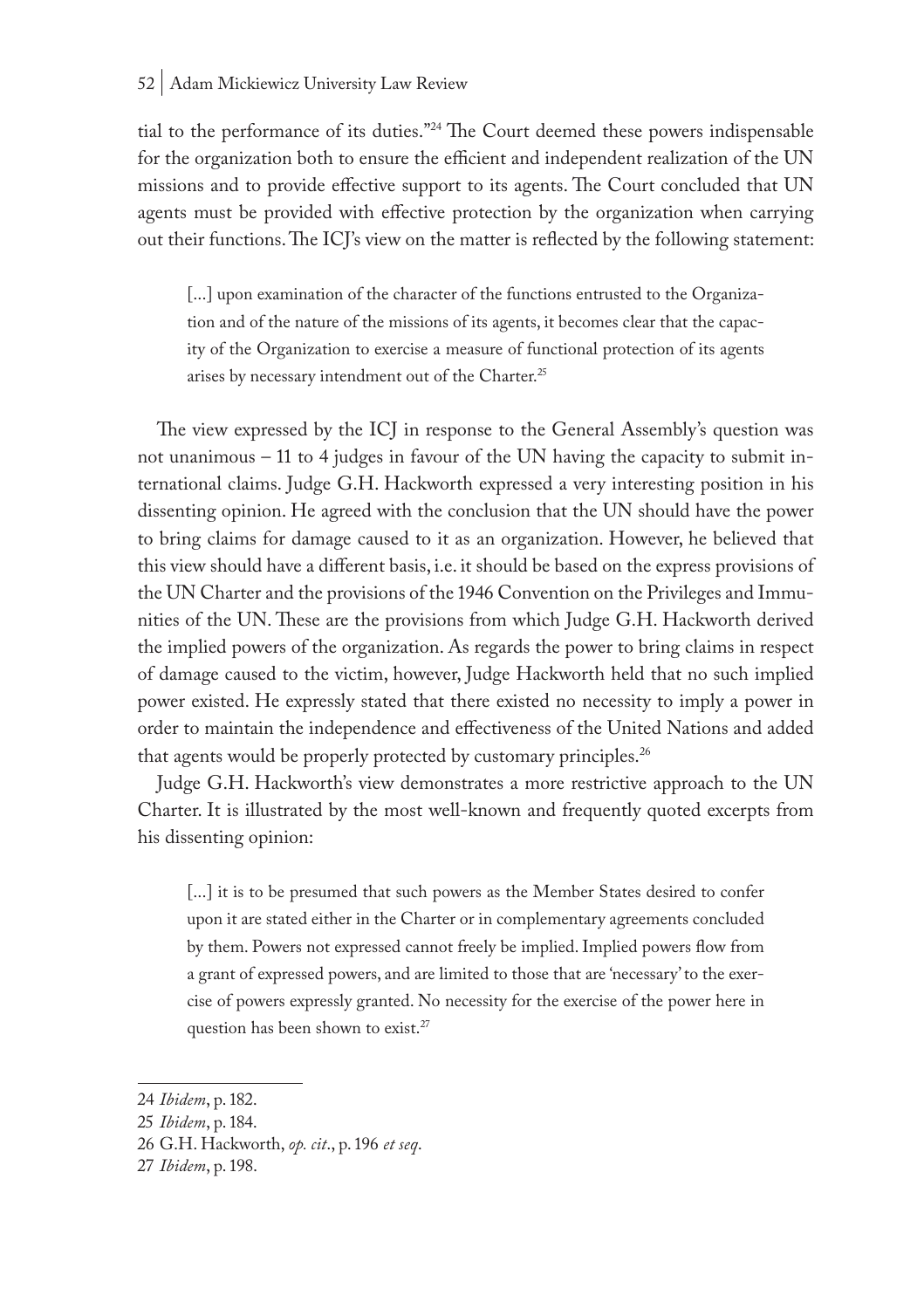Another advisory opinion often referred to in discussions of the implied powers of international organizations is the 1954 *Effect of awards* case in which the Court expressed its view regarding the powers of the UN General Assembly. The question raised before the ICJ was whether the UN General Assembly was in the position to create an independent international tribunal competent to render binding judgments on the organization. The reason for this question was the fact that no relevant express provisions could be found in the UN Charter. The question was phrased as follows:

[...] having regard to the Statute of the United Nations Administrative Tribunal and any other relevant instrument [...] has the General Assembly the right on any grounds to refuse the effect to an award of compensation made by the Tribunal?<sup>28</sup>

In its advisory opinion the Court recognized the power of the General Assembly to form an administrative tribunal. That is, the Court assumed that the UN enjoyed immunity from national courts also in matters relating to its staff. In addition, the Court referred to the purposes of the UN Charter and emphasized that in the light of these purposes, it would be inconsistent not to provide the UN's staff with judicial remedies. Finally, the Court justified the capacity of the UN General Assembly to establish an administrative tribunal on the grounds of the following provisions of the UN Charter: Article 7(7), Article 22 and Article 101(1). In the most important passage of its advisory opinion, the Court concluded that:

[...] in these circumstances, the Court finds that the power to establish a tribunal, to do justice as between the Organization and the staff members, was essential to ensure the efficient working of the Secretariat, and to give effect to the paramount consideration of securing the highest standards of efficiency, competence and integrity. Capacity to do this arises by necessary intendment out of the Charter.<sup>29</sup>

Again, Judge G.H. Hackworth voiced an interesting reaction to the Court's advisory opinion in his dissenting opinion. He emphasized that the UN General Assembly did not have, nor itself perform, any judicial functions under the UN Charter. Thus the General Assembly could not delegate judicial functions to the administrative tribunal as a subsidiary judicial body. Referring to the doctrine of implied powers, Judge Hackworth stressed that it should be applied within reasonable limitations, i.e. giving priority to express powers. He articulated his view as follows:

<sup>28</sup> *Effect of awards of compensation made by the U. N. Administrative Tribunal*, Advisory Opinion of July 13th 1954, ICJ Reports 1954, p. 57.

<sup>29</sup> *Ibidem*.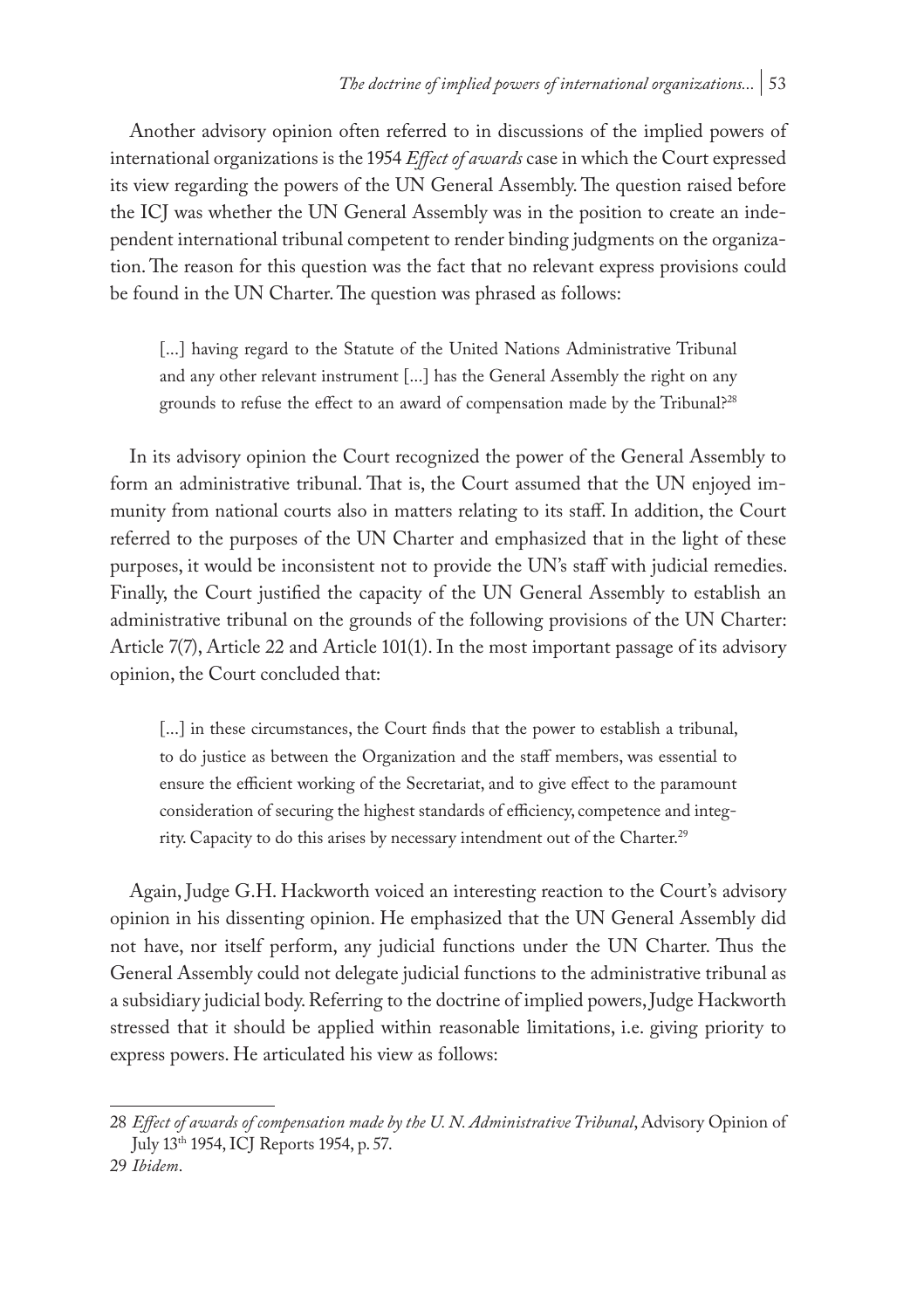#### 54 | Adam Mickiewicz University Law Review

[...] the doctrine of implied powers is designed to implement, within reasonable limitations, and not to supplant or vary, expressed powers. The General Assembly was given express authority by Article 22 of the Charter to establish such subsidiary organs as might be necessary for the performance of its functions [...] under this authorization the Assembly may establish any tribunal needed for the implementation of its functions. It is not, therefore, permissible, in the face of this express power, to invoke the doctrine of implied powers to establish a tribunal of a supposedly different kind [with authority to make binding decisions  $- A.G.$ ].<sup>30</sup>

One can argue that the view of Judge G.H. Hackworth has great merit. In his dissenting opinion, the Judge notes that Article 22 of the UN Charter unequivocally grants the General Assembly express powers to create subsidiary bodies. This means that the General Assembly may also establish "any tribunal needed for the implementation of its functions." In other words, Judge Hackworth refers directly to functional necessity, which in this case signifies the need to implement the General Assembly's statutory functions. As far as functional necessity is concerned, the capacity of the General Assembly to exercise implied powers is fairly obvious. However, Judge Hackworth stresses that it is not always permissible to invoke the doctrine of implied powers in the context of the UN express powers (Article 22). Therefore, if we cannot find judicial functions among the statuary functions of the General Assembly provided for in the UN Charter, a legitimate question arises as to whether the General Assembly may delegate judicial powers to its subsidiary body – Administrative Tribunal. These doubts are also justified based on the general principle of law, present in international law, stipulating that *nemo plus iuris ad alium transferre potest quam ipse habet*. In a wider context, this principle should be applied as the rule of interpretation in any discussion of the powers of international organizations in general, including implied powers.

The issue of implied powers was considered by the ICJ in another advisory opinion, namely the 1962 *Certain expenses* case. In this opinion, the Court addressed the question posed by the General Assembly as to whether expenses related to the peacekeeping operations (United Nations Emergency Force − UNEF and United Nations Operation in the Congo − ONUC) may be qualified as expenses of the United Nations [Article 17(2) of the UN Charter]. The question was phrased by the UN General Assembly as follows: "do the expenditures authorized in General Assembly resolutions [related to some of the peacekeeping operations – A.G.] constitute 'expenses of the Organization' within the meaning of Article 17, paragraph 2, of the Charter of the United Nations?"<sup>31</sup>

<sup>30</sup> *Effect of awards case, op. cit*., pp. 80–81.

<sup>31</sup> *Certain expenses of the United Nations (Article 17, paragraph 2, of the Charter)*, Advisory Opinion of 20 July 1962, ICJ Reports 1962, p. 153.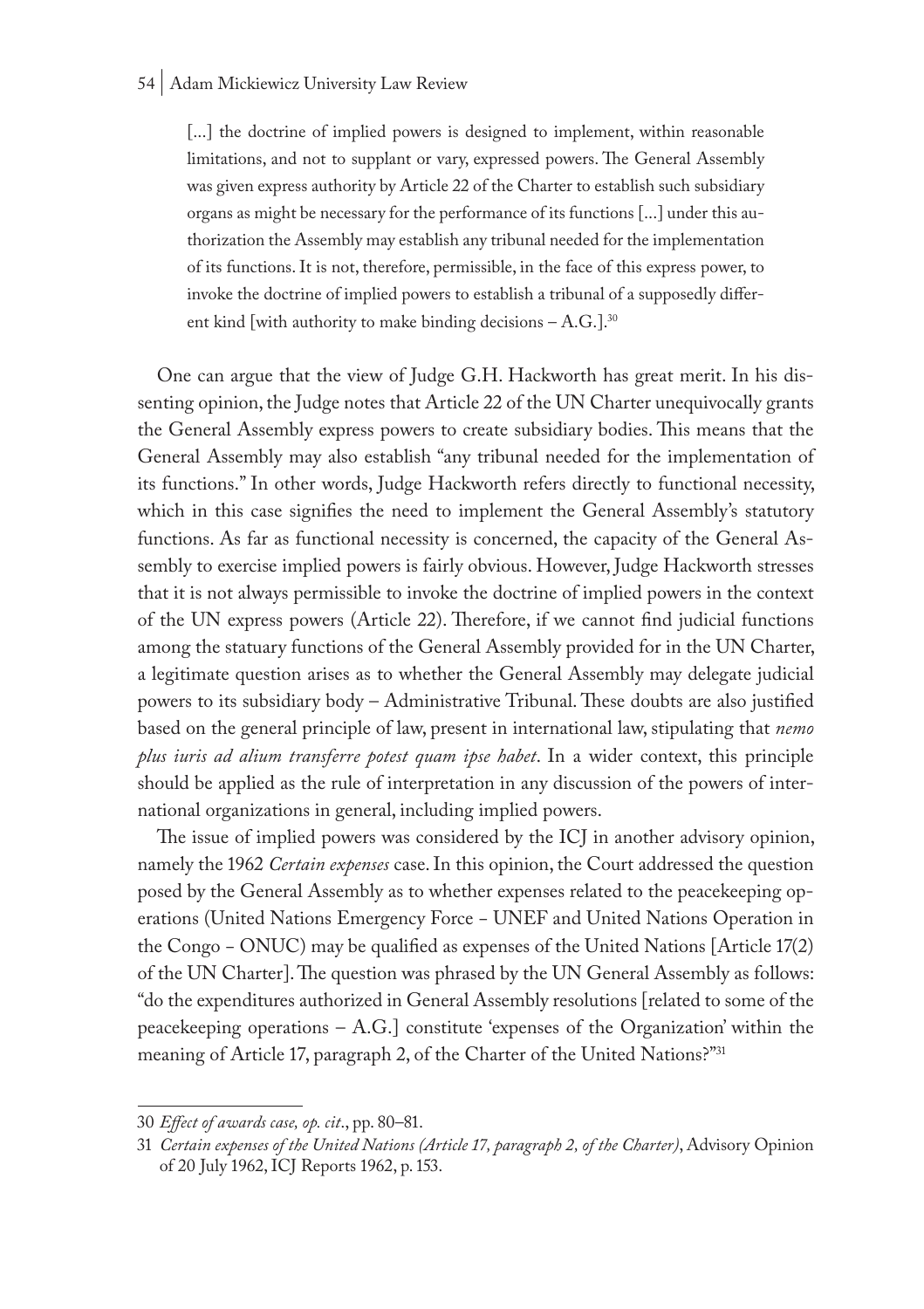In response to this question, the Court once again relied and elaborated on the doctrine of implied powers, particularly with respect to the powers of the Security Council. Authors concerned with the ICJ's activity note that while in the two previous advisory opinions the ICJ argued that implied powers existed to ensure the effective functioning of the organization, in the *Certain expenses* advisory opinion the Court indicated that the powers would also be legal if they could be related to the statutory purposes of the organization.32 That is, the ICJ stated that in order to determine whether particular expenses can be qualified as expenses of the organization, each case must be considered in view of the purposes of the UN. Thus, the only legitimate test of the legality of the organization's expenses are the purposes of the UN as stipulated in the UN Charter. The ICJ expressed its view as follows:

[...] these purposes are broad indeed, but neither they nor the powers conferred to effectuate them are unlimited. Save as they have entrusted the Organization with the attainment of these common ends, the Member States retain their freedom of action. But when the Organization takes action which warrants the assertion that it was appropriate for the fulfilment of one of the stated purposes of the United Nations, the presumption is that such action is not ultra vires the Organization.<sup>33</sup>

In other words, the Court referred to the purposes of the international organization and concluded that the powers of the United Nations may be implied if combined with its statutory purposes. According to J. Klabbers, the concept applied by the Court is very broad and may even inspire some authors to "to launch a concept of inherent powers."34 A similar view is presented by N. White, who believes that the ICJ opinion in this case is an expression of the idea of inherent powers.<sup>35</sup>

Similar doubts were voiced by some judges in their dissenting opinions. These opinions reflect a desire for a more strict interpretation of the provisions and statutes of international organizations regarding their purposes. This is very well illustrated by the dissenting opinion of a Polish judge and the President of the Court at the time – B. Winiarski. Judge B. Winiarski pointed out that the Charter described the purposes of the United Nations with little accuracy and precision. Consequently, one cannot claim that the organization may pursue its purposes using any means possible. The fact that a particular organ of the UN is pursuing one of the statutory purposes of the organiza-

<sup>32</sup> Cf. e.g. V. Engström, *op. cit*., p. 58.

<sup>33</sup> *Certain expenses case, op. cit.*, p. 168.

<sup>34</sup> J. Klabbers, *op. cit*., p. 71.

<sup>35</sup> N. White, *The Law of International Organizations* (2nd edition), Manchester 2005, p. 131.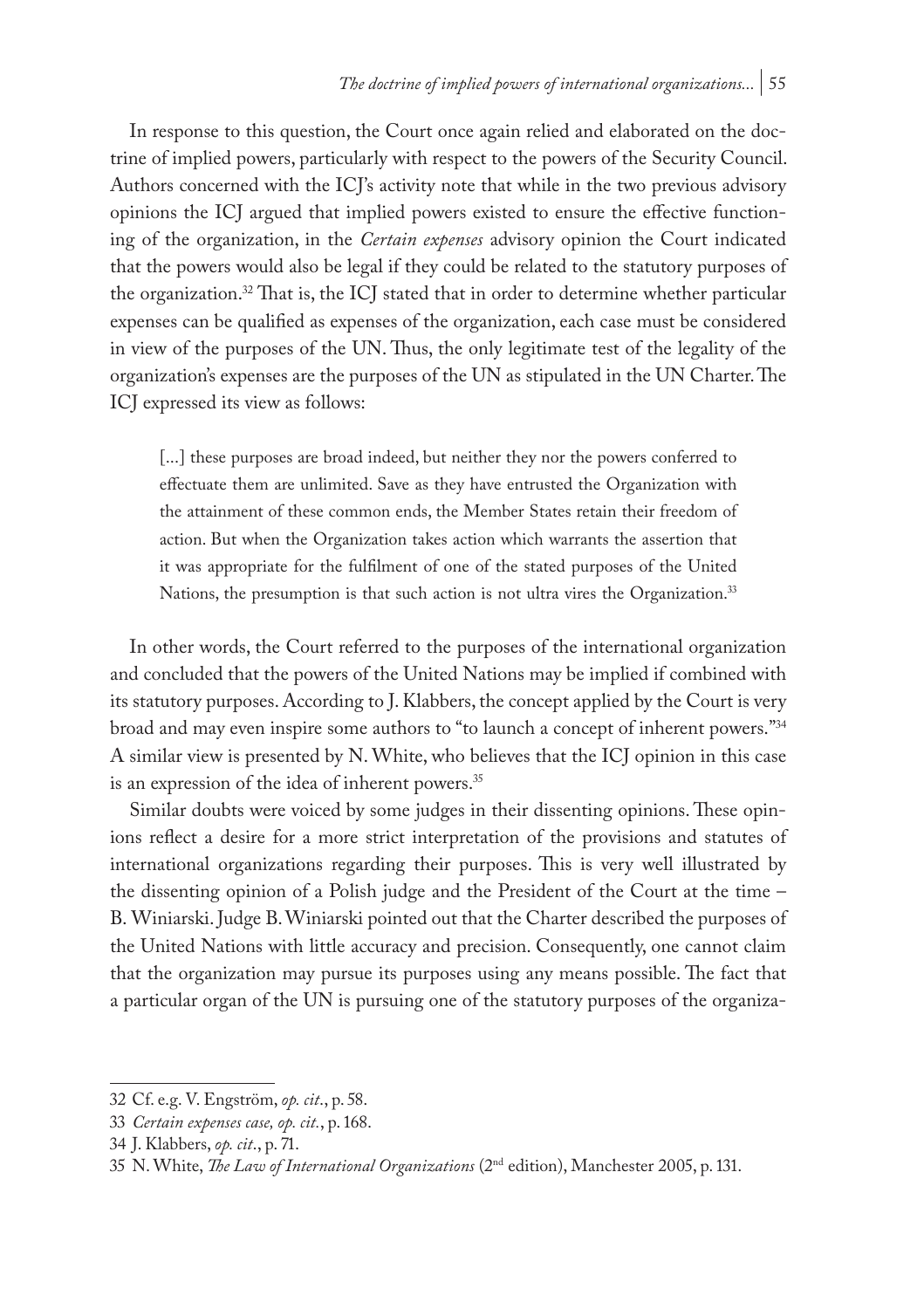tion does not suffice to deem its acts lawful.<sup>36</sup> Similar concerns were expressed by Judge V. Koretsky in his dissenting opinion. He stressed the need for a stricter interpretation of the UN Charter provisions and voiced concerns regarding a method whereby the ends justify the means.<sup>37</sup>

It should be pointed out that the dissenting opinions of both judges reflecting their distance to the implied powers doctrine were largely related to the position articulated by socialist jurisprudence of international law on the legal personality of international organizations and, in particular, their powers. This view was explicitly expressed by G. Tunkin who claimed that a liberal use of the implied powers of international organizations could lead to non-respect of the treaty provisions. This, in turn, may result in international relations becoming chaotic.38

The Court referred to the 1949 advisory opinion in the 1996 *Legality of the use by a State of nuclear weapons in armed conflict* advisory opinion. This opinion was analysed here in the context of attributed powers. It is seen as defending the concept of attributed powers against the concept of implied powers. In this opinion the ICJ unambiguously held that international organizations are governed by the principle of speciality. It does not mean, however, that the Court fully rejected the doctrine of implied powers. In reference to this doctrine the Court stated that "it is generally accepted that international organizations can exercise such powers, known as implied powers." Furthermore, the Court referred to the criteria previously accepted in the *Reparation for injuries* case and stressed that implied powers signify *"*powers which [...] are conferred upon [the Organization] by necessary implication as being essential to the performance of its duties."39

<sup>36</sup> In his dissenting opinion Judge Winiarski stated that "The Charter has set forth the purposes of the United Nations in very wide, and for that reason, too indefinite terms. But [...] it does not follow, far from it, that the Organization is entitled to seek to achieve those purposes by no matter what means. The fact that an organ of the United Nations is seeking to achieve one of those purposes does not suffice to render its action lawful [...]. It is only by such procedures which were clearly defined, that the United Nations can seek to achieve its purposes. It may be that the United Nations is sometimes not in a position to undertake action which would be useful for the maintenance of international peace and security [...], but that is the way in which the Organization was concerned and brought into being." Dissenting Opinion of President B. Winiarski, *Certain expenses case, op. cit*., p. 230.

<sup>37</sup> Dissenting Opinion of Judge V. Koretsky, *Certain expenses case, op. cit*., p. 268.

<sup>38</sup> G. Tunkin, *International Law in the International System*, 147 Recueil des Cours de l'Académie de Droit International, 1975, vol. IV, p. 187. Accordingly to G. Tunkin "the theory of implied powers [...] implies a refusal to respect international treaties and its practical application would lead to chaos in international relations and aggravation of international tensions." *Ibidem*.

<sup>39</sup> *Legality of Use by a State of Nuclear Weapons in Armed Conflicts*, Advisory Opinion, ICJ Reports 1996, p. 79.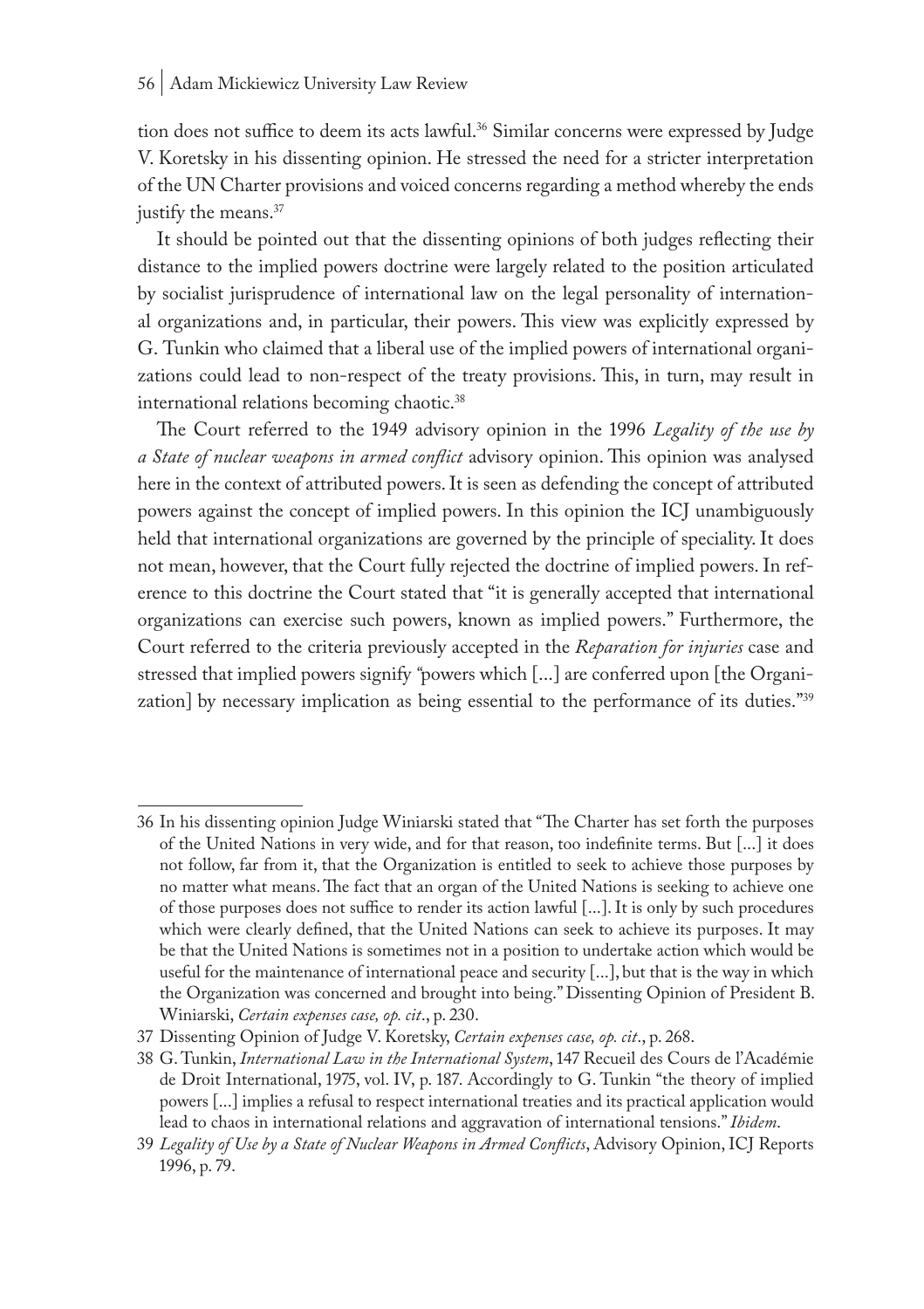Nevertheless, it should be noted that in this opinion the Court's view on implied powers is more restrictive than in any preceding opinion.<sup>40</sup>

The Court's restrictive view regarding implied powers, which was a departure from its earlier position, was criticized in the literature.<sup>41</sup> According to N.M. Blokker and H.G. Schermers, the Court's restrictive approach to implied powers should be considered in a specific context, i.e. in the light of the other Nuclear weapons advisory opinion, delivered on the same day. In this opinion concerning the *Legality of the threat or use of nuclear weapons*, the Court considered questions similar to those requested in the WHO opinion.42

The Court's restrictive approach to the concept of implied powers does not mean its complete rejection. In its definition of the essence of implied powers, the Court used expressions found in earlier advisory opinions ("powers which [...] are conferred upon it by necessary implication as being essential to the performance of its duties"). However, it appears evident that the Court's position on the matter should be interpreted in the wider context of the crucial question regarding the limits of the theory of implied powers. Awareness of the significance of this question was high in the 1990s, as noted by J. Klabbers who describes this period as "implied powers under fire" and states that:

[...] while it is clear that the doctrine played a useful role when organizations were still in development, and more in particular when the very phenomenon of the international organization was still developing, it would seem that, at least in some of the more settled organizations, the doctrine has passed its heyday.<sup>43</sup>

# **Concluding remarks**

The PCIJ and ICJ advisory opinions presented above show that both courts made a significant contribution – both theoretical and intellectual – to the development of the doctrine of implied powers of international organizations. The position of both jurisdictions reflects the various tendencies and theoretical concepts regarding the international legal

<sup>40</sup> This is reflected in the following statement of the Court: "in the opinion of the Court, to ascribe to the WHO the competence to address the legality of the use of nuclear weapons – even in view of their health and environmental effects – would be tantamount to disregarding the principle of speciality; for such competence could not be deemed a necessary implication of the Constitution of the Organization in the light of the purposes assigned to it by member States." Cf. *Legality of Use by a State of Nuclear Weapons in Armed Conflicts*, Advisory Opinion, ICJ Reports 1996, pp. 78–79.

<sup>41</sup> For example: N. White, *The World Court, the WHO, and the UN System*, [in] *Proliferation of International Organizations – Legal Issues*, eds. N.M. Blokker, H.G. Schermers, The Hague 2001, p. 100 *et seq*.

<sup>42</sup> H.G. Schermers, N.M. Blokker, *op. cit*., p. 184, § 233A.

<sup>43</sup> J. Klabbers, *op. cit*., p. 79.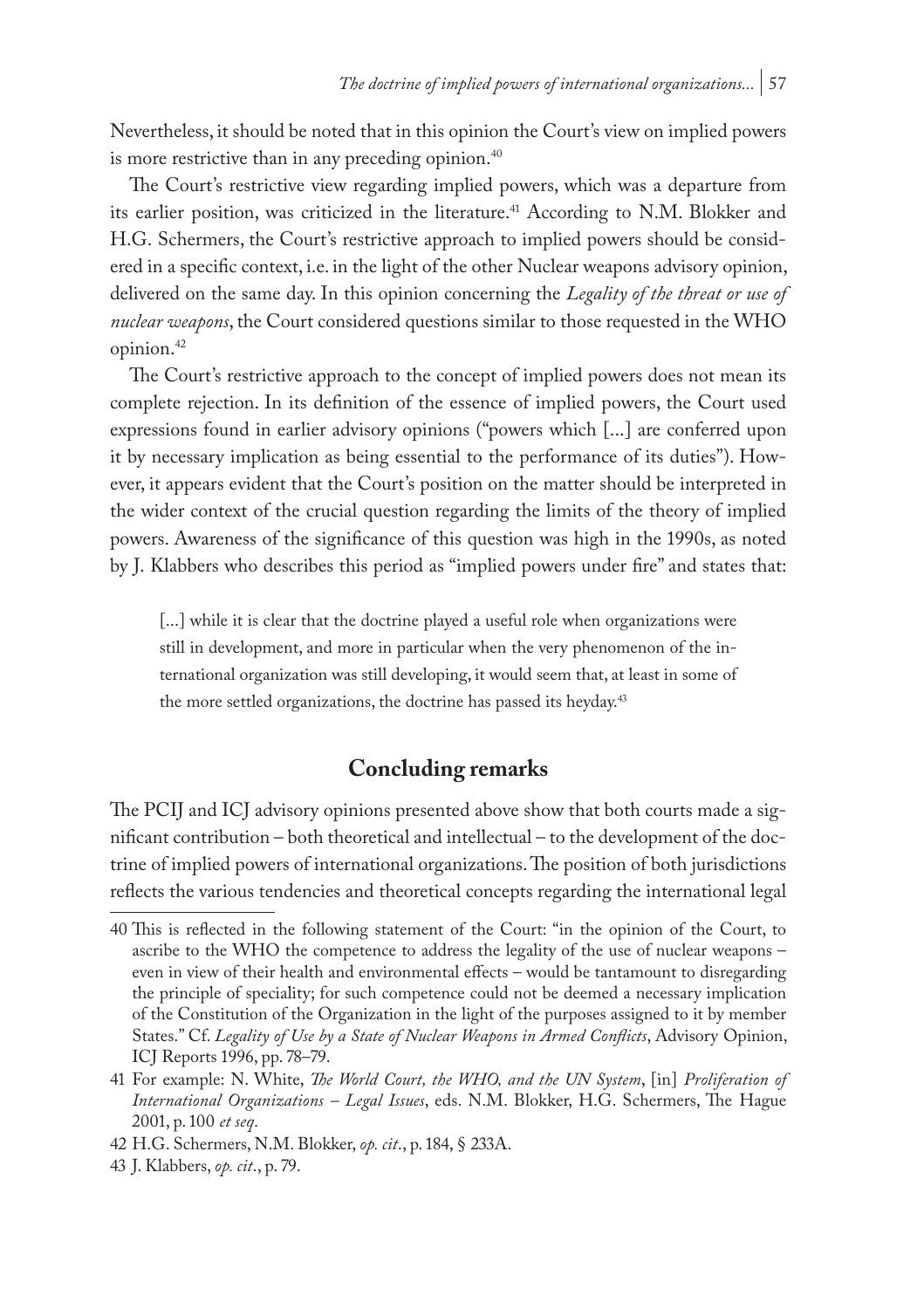#### 58 | Adam Mickiewicz University Law Review

personality of international organizations and their powers. It also reflects the evolution of views on the place and role of these organizations in international relations. This indeed has been a very dynamic role, especially since the second half of the  $20<sup>th</sup>$  century. Unsurprisingly, there has been a noticeable evolution of the ICJ's view on implied powers, too: from a strongly positive attitude expressed in the *Reparation for injuries* case to a more cautious approach adopted in the *Legality of the Use by a State of Nuclear Weapons in Armed Conflicts* case. Without a doubt, the case law of both courts, but particularly of the ICJ, formed and still forms the intellectual basis for the analysis of issues concerning the implied powers of international organizations in the doctrine of international law. Out of the many different commentaries on this case law, it is particularly important to quote K. Skubiszewski who emphasizes that:

[...] in most cases where they have implied powers of an international organization, courts have not looked for support to one single category, but have combined various bases, though emphasis on each of them varied. Moreover, they have often gone beyond the process of implication and found corroboration for their conclusions in other arguments. It has often been a combination of reasons which lead a court to admit the existence of a power.<sup>44</sup>

# **Literature**

- Bernhardt R., *Competences of ILO Concerning Personal Work of the Employer (Advisory Opinion)*, [in] *Encyclopedia of Public International Law. Decisions of International Courts and Tribunals and International Arbitrations*, vol. 2, Amsterdam 1981.
- Engström V., *Understanding Powers of International Organizations. A Study of the Doctrines of Attributed Powers, Implied Powers and Constitutionalism – with a Special Focus on the Human Rights Committee*, Turku 2009.
- Klabbers J., *An Introduction to International Institutional Law*, 2nd edition, Cambridge 2009.
- Klabbers J., *The paradox of international institutional law*, "International Organizations Law Review" 2008, no. 1.
- Lauterpacht H., *The Development of International Law by the International Court*, Cambridge 1996.
- Makarczyk J., *The International Court of Justice on the Implied Powers of International Organizations*, [in] *Essays in International Law in Honour of Judge Manfred Lachs*, ed. J. Makarczyk, The Hague 1984.

<sup>44</sup> K. Skubiszewski, *op. cit*., p. 868.